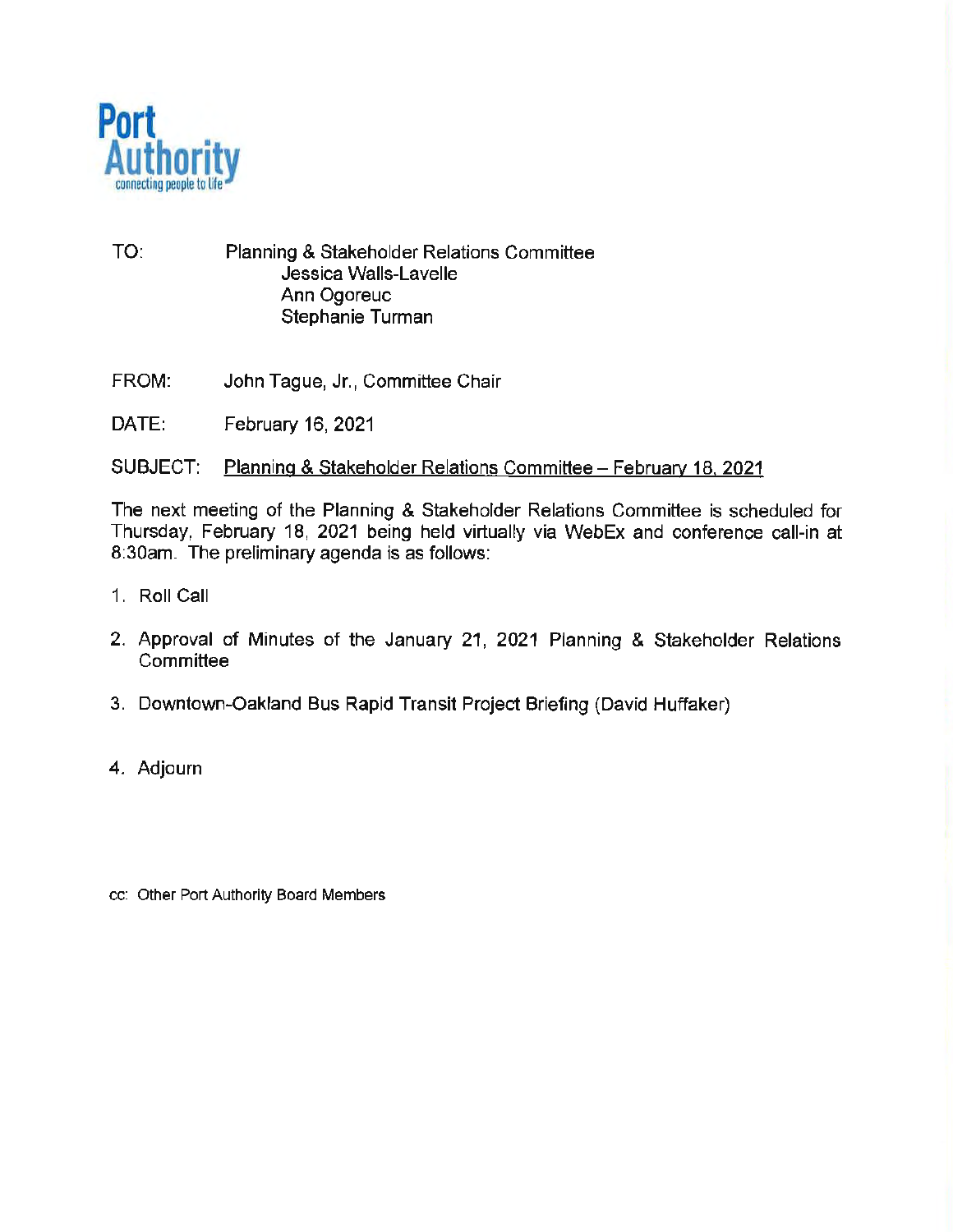The meeting was called to order at 8:30 am in Port Authority's Neal H. Holmes Board Room at 345 Sixth Avenue, Fifth Floor, Pittsburgh, with the following in attendance:

#### **Via WebEx Board Committee Members**

John Tague, Jr., Chairman Jessica Walls-Lavelle Ann Ogoreuc Stephanie Turman

#### **Board Members and Solicitor**

Sandy Garfinkel, Esq. Lori Mizgorski Michelle Zmijanac Representative Austin Davis

# **Opening Remarks**

Mr. Tague, Committee Chair, opened the meeting and welcomed those in attendance.

# **Approval of Minutes from the November 12, 2020 Planning and Stakeholder Relations Committee Meeting**

Mr. Tague asked Committee members if there were any corrections to the minutes. There was one correction, attendance did not show Representative Austin Davis.

# **FY2020 Annual Service Report Presentation (Ellie Newman)**

Ms. Ellie Newman, Manager of Transit Analysis, gave an overview of our most recent Annual Service Report. This report is sort of our State of the Union speech for our system. We evaluate every aspect of our service; compares Port Authority to other agencies and other cities. It is a comprehensive document and worth a look. As part of this we also evaluate service requests are submitted by the community. We prioritize these and rank them based on efficiency, effectiveness, and equity. This report is based on FY2020, which as you know is July 2019 through June 2020. Our ridership dropped significantly in FY2020, we were on track for a one percent increase in ridership through February and then ridership went off a cliff in Mid-March. We ended seeing a 19 percent drop in ridership from the previous year.

# **On the report it shows FV2019 vs. FV2020 Ridership by mode:**

- $\bullet$  Bus ridership  $-25$  percent decline
- Light Rail 91 percent decline in April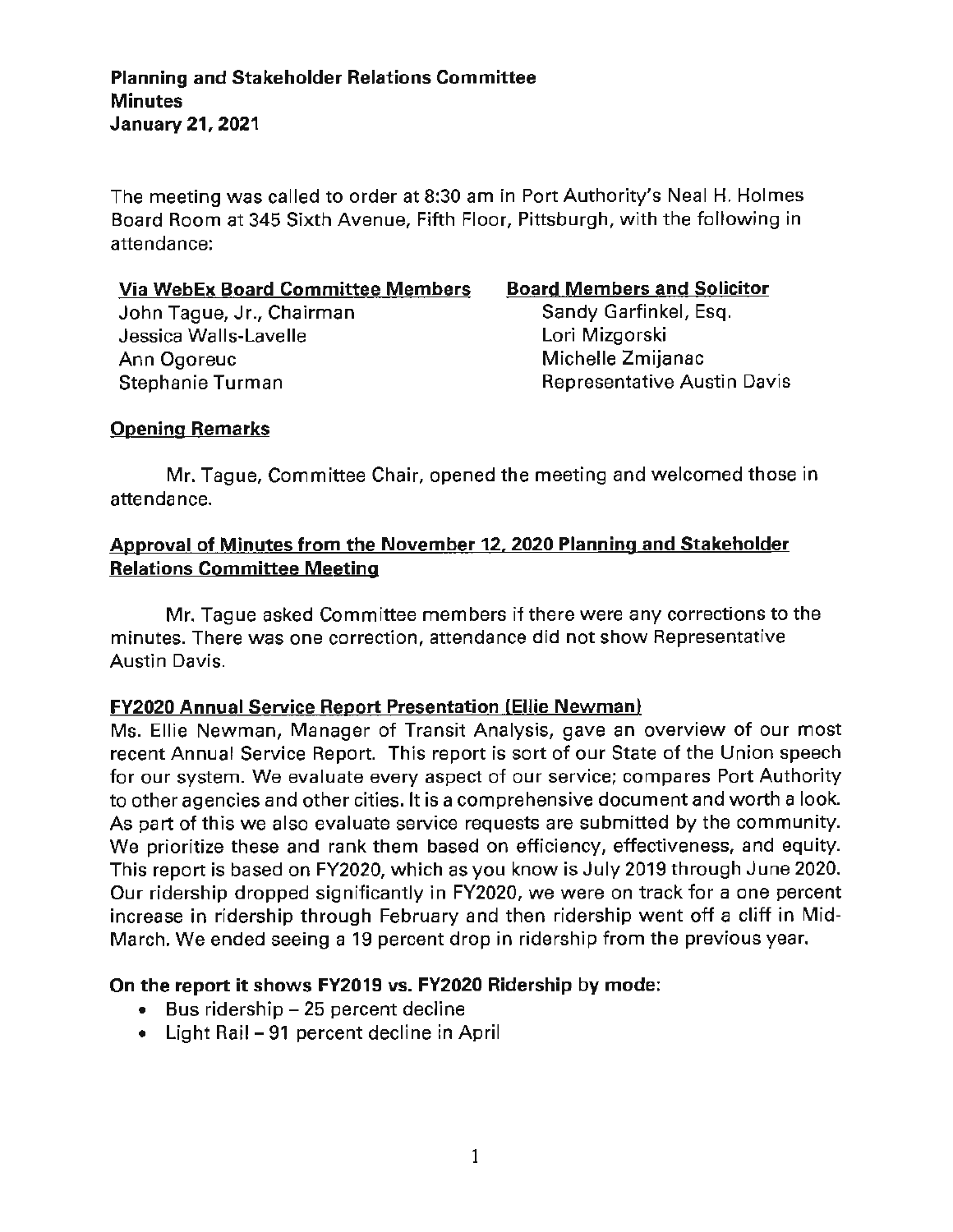### **Planning and Stakeholder Relations Committee Minutes January 21, 2021**

**On Time Performance Improved** - four percent increase on bus and light rail. We installed a new On Time Performance System that we think is more accurate. We adjust the schedules every quarter to match the schedules to reality. When the pandemic hit there was less congestion and traffic on the road; our buses were not getting stuck downtown.

# **Service Standards Evaluation - July 2019 through March 2020**

- Passengers per hour Identified low performing routes
- On time performance Overall improvement; raised our standards; 77 routes did not meet standard.
- Crowding Many routes had rush hour crowding pre-pandemic; 30 percent seated capacity

### **Title VI evaluation on all our routes**

This is a Federal program to make sure that Transit Agencies are appropriately servicing low income and minority communities.

#### **Old & New Service Requests Prioritized**

- 46 new requests evaluated and prioritized
- 215 requests total
- Implementation on hold pending budget clarity

Mr. Huffaker, Chief Development Officer, said, one note that he wanted to address the flexibility, timeline and we have a long lead time before any service changes can be put in place. Back in June when we were finalizing our August and September service changes we were looking at an scenario with COVID-19, we had to make a call as to whether we were going to return to normal or if we were going to continue with COVID-19 scenario. We were a little nervous about getting caught without capacity if people did start to return to the office. As we all know right after June is when the second wave of COVID-19 hit in Allegheny County. We had to wait until November to make some of the changes.